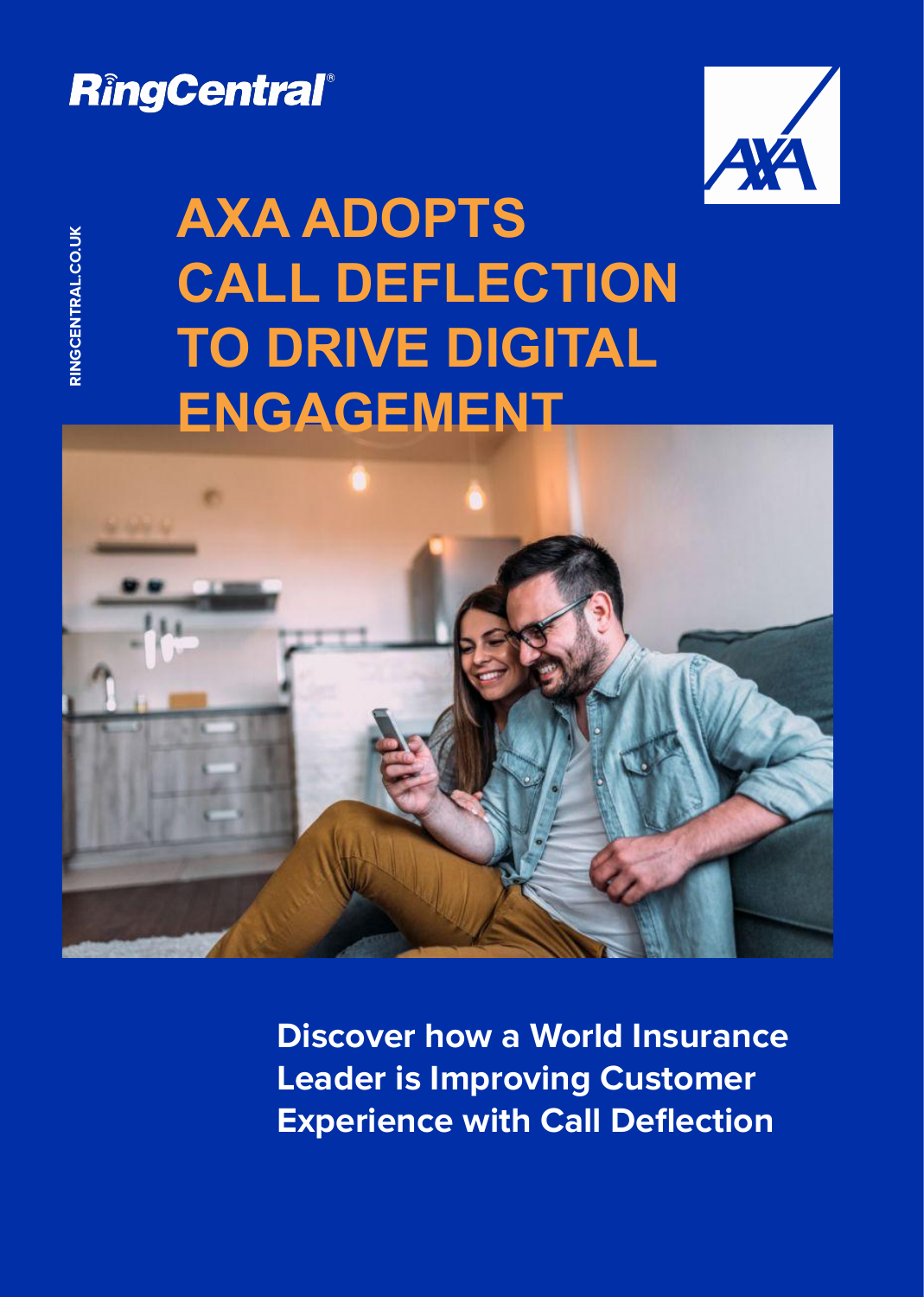**AXA Adopts Call Deflection to Drive Digital Engagement**



### **WHY AXA IMPLEMENTED CALL DEFLECTION**

AXA decided to increase the number of digital touchpoints it supports to deliver **frictionless service**. Customers [now have the choice](https://www.axa.ch/en/private-customers/contact-services/contact/general-contact.html) between **3 messaging apps** (**Facebook Messenger, Apple Business Chat, WhatsApp)**, **Twitter**, **email, live-chat** or **phone calls**.

Promoting these channels is an essential step to encourage their use by customers. RingCentral introduced to AXA the concept of call deflection to support this objective.

By redirecting calls to digital channels, call deflection:

- **Shortens waiting time** for customers
- **Eases the activity management** of contact centres
- **Reduces costs** of customer service





"Digital interactions are the future, and we need call deflection to support this transition from phone calls, which is still the first contact channel for most companies."

**Christoph Schröder Head of Customer Care Front Office**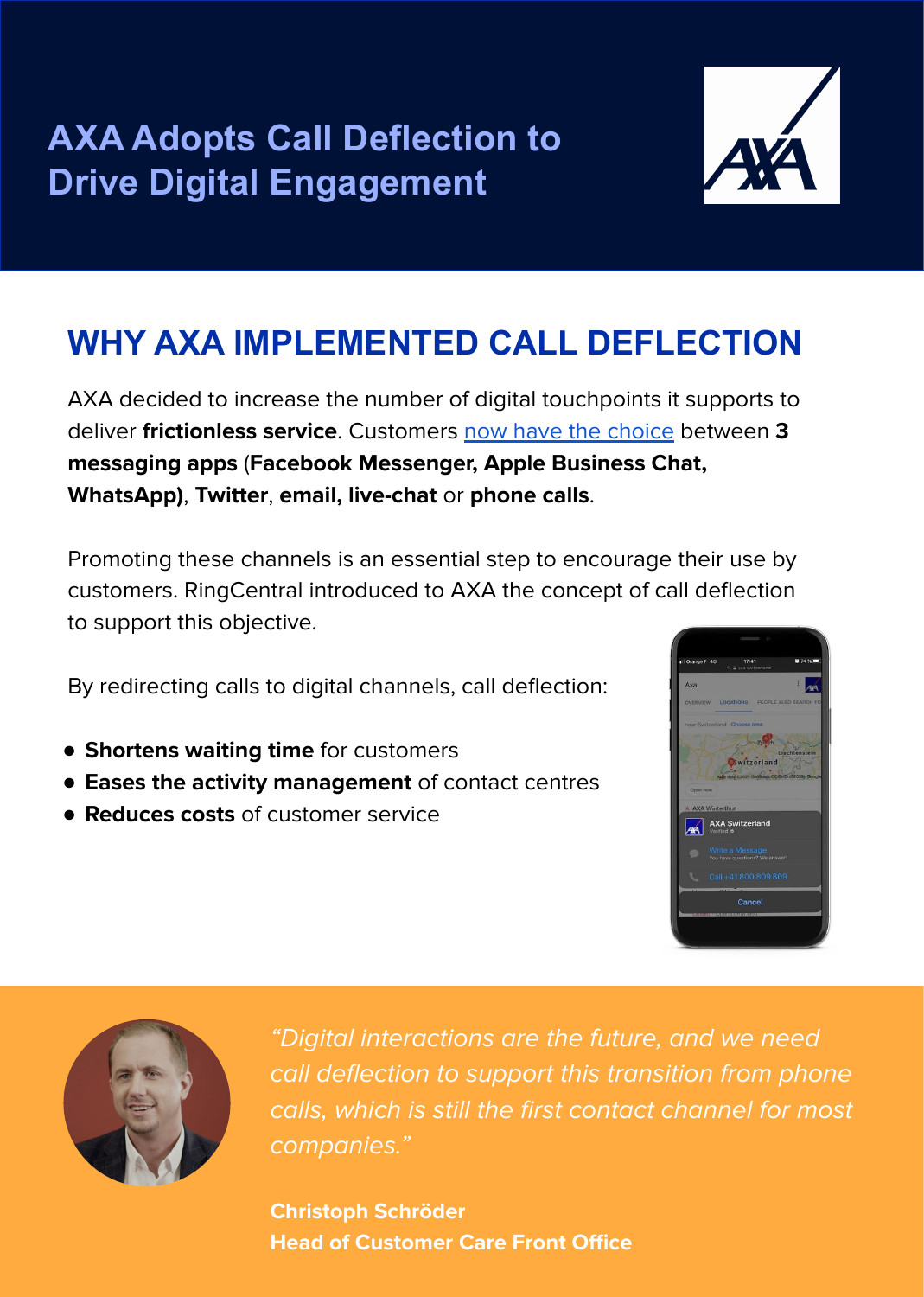### **HOW IS IT INTEGRATED IN THE CUSTOMER JOURNEY?**

Call deflection is offered to customers calling AXA's customer service from a mobile phone, as it is managed via a text message.



During a call, customers first go through the **IVR (Interactive Voice Response)**.

Depending on the situation, they may be offered **digital channels** as an alternative to his call.

At this stage, customers can **press 1**  to switch to a messaging channel or wait to proceed with the call.

Customers pressing 1 are receiving a text message with links to **3 different messaging apps.** 

After choosing their favourite one, they can start the conversation with AXA.

#### **WHEN IS CALL DEFLECTION OFFERED?**

#### **For specific types of enquiries**

Customer service requests or damage claim

#### **During opening hours**

To make sure customers get an answer on digital channels

**When customers leave while waiting**

For damage claims, customers get a message offering to use digital channels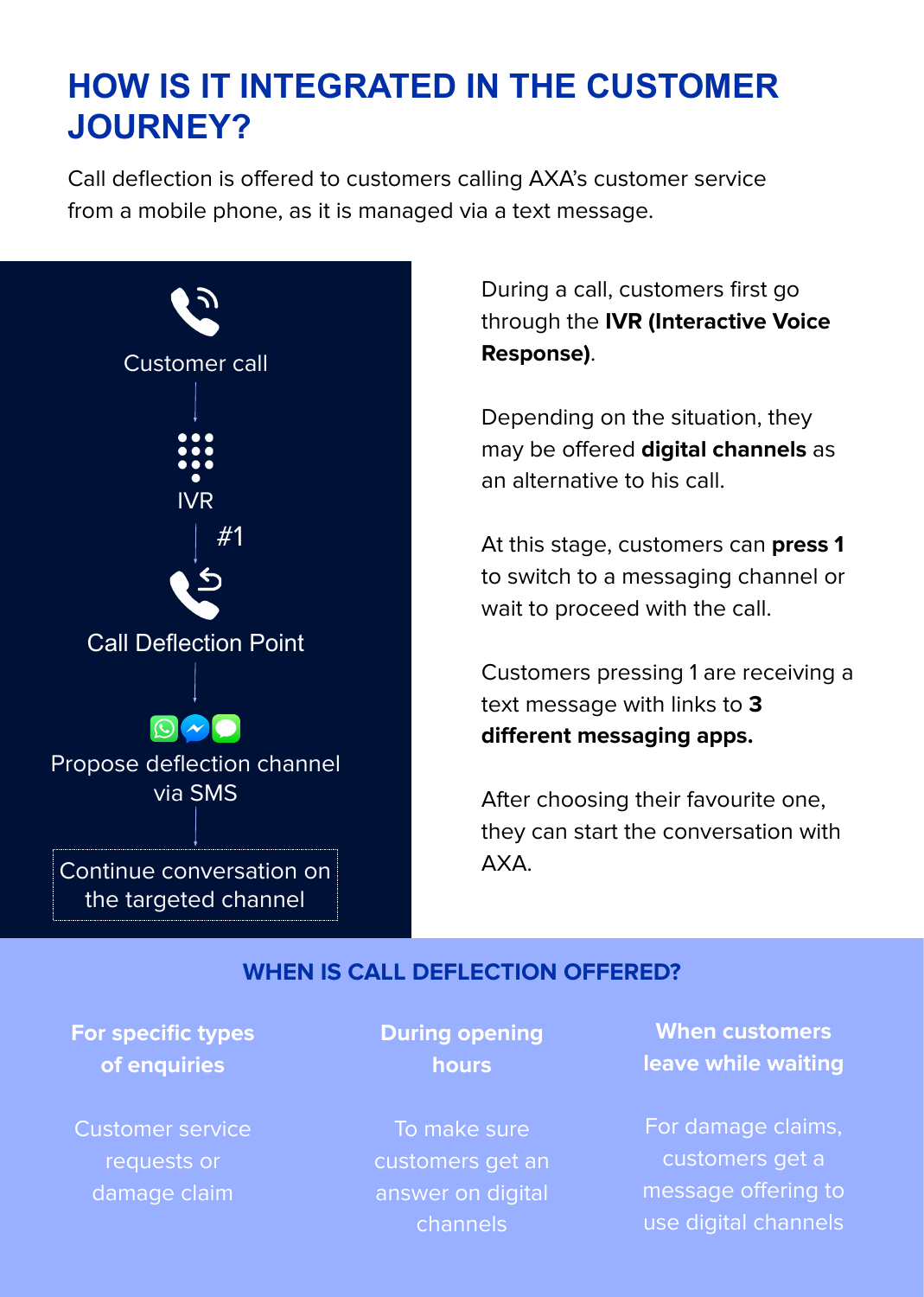### **THE IMPLEMENTATION PROCESS**

AXA used a global approach that made call deflection adapted for any digital channel. In total, the project was implemented in approximately two months.

The implementation of the strategy was made by joining three tools:

- **Digital customer engagement platform** RingCentral Engage Digital
- **Call centre solution** to manage the phone number identification
- **Outbound text solution** to send a message to the customer with links to messaging apps



### **WHAT ARE THE RESULTS OBSERVED?**

The adoption of call deflection allowed AXA to **lower the number of phone calls** and better satisfy its customers. When switching to digital channels, customers enjoy an excellent experience: a recent study from **[Xeit](https://blog.xeit.ch/2020/09/social-media-check-10-schweizer-versicherungen-im-vergleich/)** outlines the **responsiveness**, **personalisation** and **welcoming aspect** of AXA Switzerland's digital customer service.

**1 000** calls deflected to digital each month **5%** of customers calling to get documents choose digital **x2.5** growth of digital conversations

These results from the first months of implementation confirm the relevance of call deflection in the customer journey, encouraging AXA to roll it out at a larger level.